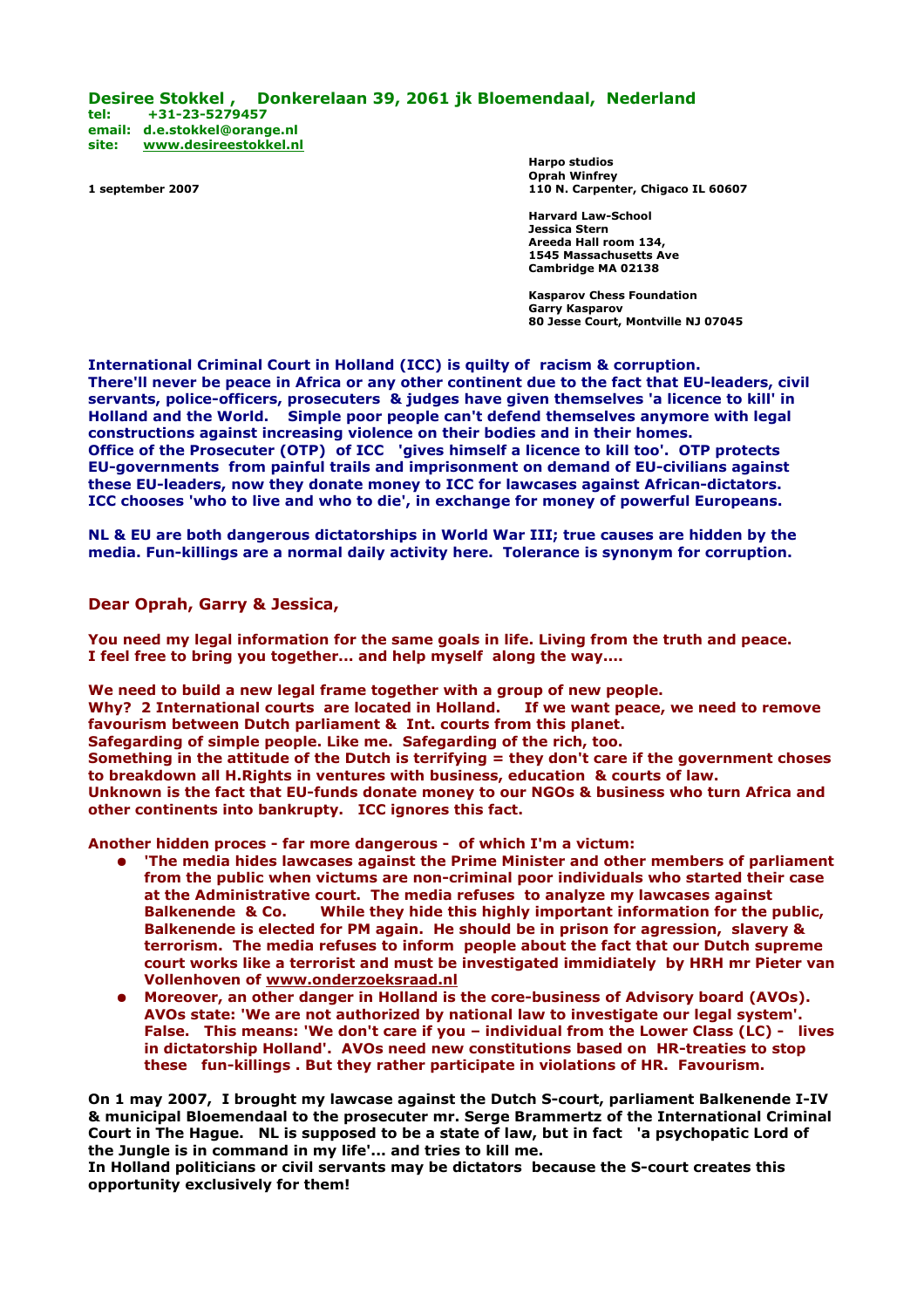**Municipal Bloemendaal claims 'that implementation of human rights (HR) is no responsibility for the municipal'. In other words:' We treath you and your young kids like our slaves and have no intention to change this; we ignore all lawcases your brought to trial and resulting verdicts. We torment you and we love it. As long as the media doesn't discover us, we continue'.** 

**Members of parliament should have put Bloemendaal under legal restraint, because they prove to be slave drivers. But they didn't. Civil servants who torture me should have been fired and be replaced with servants who aknowledge that they're obliged to implement laws & treaties on a daily basis for all inhabitants of the municipal.** 

**Dutch S-court should have judged on my file – my case against the municipal & parliament but they refused without giving a reason. Thus, our S-court appears to be a terrorist who has Dutch poor people and their files removed from society = they're left behind in society without any HR. Corruption between court and parliament, must be the main cause.** 

### **Based on the Statute of Rome, ICC is the only court left on planet Earth which can turn dictatorship NL into the state of law NL.**

ICC send my an email on 10 may 2007: 'The prosecuter will get back to you'.

After 4 months I still don't know how OTP will procede on my file.

It makes my angry: I have no rights, no money and no way out ... and I feel humiliated and tortured by ICC as well. To me they prove: 'They're not intelligent enough for their job'. Mental torture on my family increases = municipal brings my into financial dept even more. And so does ICC. After paying bills we've no money left for food, clothes, kids-birthday & school.

I don't trust OTP of ICC now our S-court is a member of the Dutch EU-pro-war-lobby. Tax-money. NL is hostcountry for location of ICC. I'm the first NL-European who brings a case to ICC. Simple people are forced to have themselves killed = being mobbed to death by a growing group of servants who know that they don't have to appear in court...ever.

'NL is a Welfare state, thus violations of HR can't be painfull', says the government.

To mob somebody to death is not to be considered murder. Fun-killings.

ICC doesn't try to stop fun-killings in NL, so these silent killings will continue on others continents as well. Africans are being used at the moment by ICC = to give ICC-employers a nice simple job in order to become famous & rich. Africans not other civiliazations are not saved from civil wars, relying on ICC.

## **Read my English ICC-paper on this case.**

I'm a white 42 years old women, born in Amsterdam. A single mother of 2 Kids, who lives of a social secrurity payment & childalimony. Because I've been abused during my childhood and I've the guts to live as an intelligent poor women in one of the richest villages , the Upper-Class (UC) believes that they're permitted to torment me.

They use my painfull memories & poverty for increasing their personal status quo & rise in income  $=$ they force my to go to court and have me fight for my HR, but once back at the municipal civil servants refuse to aknowlegde the exsistence of lawcases & verdicts. I'm not permitted to use laws, treaties, legal constructions & verdicts of judges for my private life or personal business = no contract rights, no labour rights, no study rights, no childcare, not enough money to pay all the bills. No extra money for my children who are dyslectic and live in solitude, due to poverty. Children in Holland are brought into hel  $=$ punishment for having poor parents. So I'm left behind without HR and must go back to court again. And again...and again....and again... Only S-court can stop this proces, they refuse.

'NL is a wellfare state, thus judges don't need to use HR-treaties in their verdicts', is the attitude of legal system & government. One judge even said to me with a big smile on her rude face : 'I can't intervene, there's nothing I can do'. She wanted me to learn a lesson. I lodged a complaint about her with the president of court, but he 's corrupt himself. He gives free legal advice to mayor & aldermen of the cityhall Bloemendaal, during meetings with municipal executives and their clients, which is forbidden by law. The president of court rather protects civil servants against punishment from the criminal judge, then children against sick-making hatred from the government and legal system.

During the past 5 years I've tried to discuss my file with ALL members of parliament, without any result. Asked them to intervene at Bloemendaal because I'm being tortured by civil servants of the municipal, prosecuters office, police-office, president of court & Adm.court... but they don't care. Crude. Our politicians refuse to read files of the poor = they can't even read verdicts related to facts in files!

## **Oprah, Garry & Jessica I write you this letter - send my file on cd as I brought it to ICC - for many reasons**

Oprah, your 150 daugthers at the Oprah Academy for young African-girls, must learn the truth about life in NL & EU.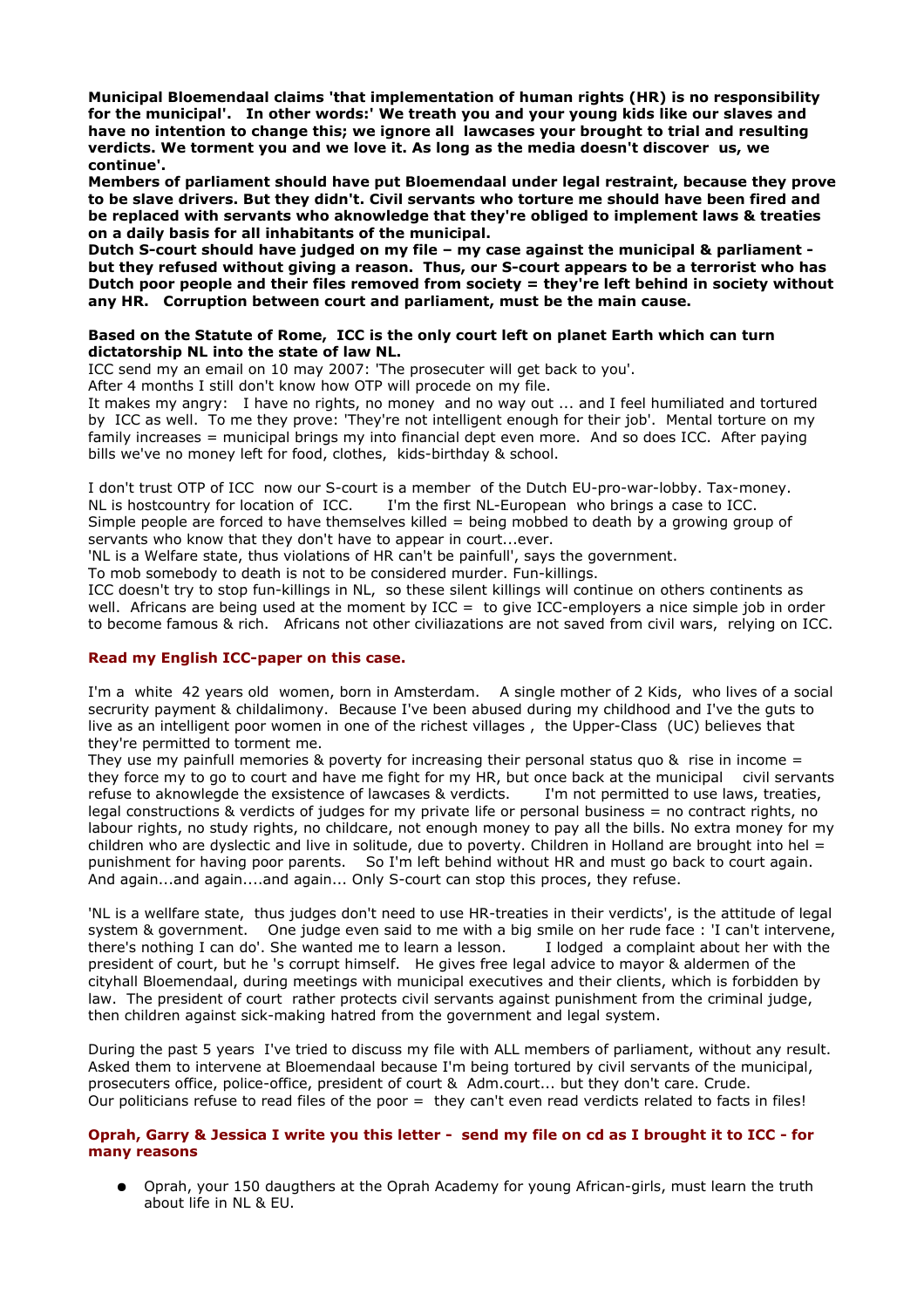They can't come to a full understanding of our way of living by reading newspapers, watching tv, using ICT or University studybooks.

They'll never be the young business women you dream of – using wishdom, love, HR & fair trade – because they've no acces to files of the poor /rich in our bureaucracy. They'll never discover the corruption in our legal system.

- Teens & young adults need a new legal frame to build their souls on. Must learn how to bring lawbooks & HR-treaties into good-practise at home and in the national legal system. For protecting their private life, career, future & environment. They also need to learn Dutch and understand 'how to read between the lines in NL'. This is time-consuming, it's not difficult!
- Civils wars in Africa or other continents continue, due to NL & EU-corruption in political parties, parliament, departments, municipals, AVOS, NGOs, prosecuter-office, headoffices of police, Adm.court, S-court, laywers, media & international courts of law. Fathom structures.
- Laziness & sadism result into criminal activities in social- & business networks or 'wellfarestate & state of law' and are pilling up into severe violation of HR. In theory everybody should be able to go to court – with a laywer - and end conflicts. Poor & rich. In practise government & business need conflicts for more corruption. Judges 'provide in these never ending conflicts'... by writing unreadable & worthless verdicts.
- Violation of HR is hidden by the media because most reporters get payed from tax-money. Or reporters are to lazy to read files of individuals, who prove the growing civil war. In addition, they love the fact that they can brainwash people in a not-so-nice-way... in order to demonstrate 'that they're more intelligent than the average human being is'. Media must by a pleasure yacht for the rich & fame = it doesn't have to be live-saving for poor & victums!
- NL has a psychopatic brain = to mob poor / rich unemployed less / highly intelligent people to death is considered to be a normal activity. Fun. Government, business & media who behave like serial-killers or münschausen by proxy- freaks suffer from NL & EU-megalomania. They'll never stop their behavioral-pattern, because most executives get payed more than our Prime Minister J.P. Balkenende. A sick-making game is going on  $=$  the more people you can destroy without weapons, courttrails or imprisonment, the better you are. People in powerful positions are able to destroy a Dutch human being in silence, because we have a healtcare system & media. There is no 'Freedom om Speech'. NL is no better country than USA.
- People need to become aware of the fact that they can take controle over HR into their own hands...In Holland one can! Make politics, AVOs, NGOs and legal system change their corebussines, by going to court. Make government and legal system use HR-treaties. I'm not familiar with other European, American, African, Asian, Australian or Russian possibilities. But laziness, sadism, megalomania & fear for the government stop people from doing so here. Poor people are afraid for more poverty & mental torture. Rich lose their money. But in fact, whatever you undertake – stay stupid or act intelligent – they want the poor in pain or death. Want the rich go bankrupt is they don't obey in white-collar crime.

## **Oprah, Garry & Jessica , I need someone to help me explain the truth to the public. Help my save lives, help my save my own live.**

I think you should use the services of an official interperter to translate my file into 'the American, African & Russian way of thinking', especially all letters I wrote to members of parliament / departments and their respons. Verdicts stay unreadable, in every language = your not stupid, when you don't understand what judges have written. Letters of Bloemendaal are munipulations, between the lines of lawbooks.

**Oprah**, you are a social entrepreneur with refined emotional skills. Europeans have lost communication skill. I need you to help me build a New Legal Frame (NLF) for young adults from 12 -21 year.

**Garry**, you don't understand why Europe doesn't help Russia to get more democracy, legal system & fair trade. You soon will.

A coöperation with me shall give your teenagers & young adults in Russia self-confidence for good career opportunities.

I strongly feel, you should help the young to overcome illiteracy and educate them on socialentrepreneurship for small business. Start with children. We can exchange cultural-differences. We can bring international experiences together in books. Africa-NL. Russia-NL. Amerika-NL.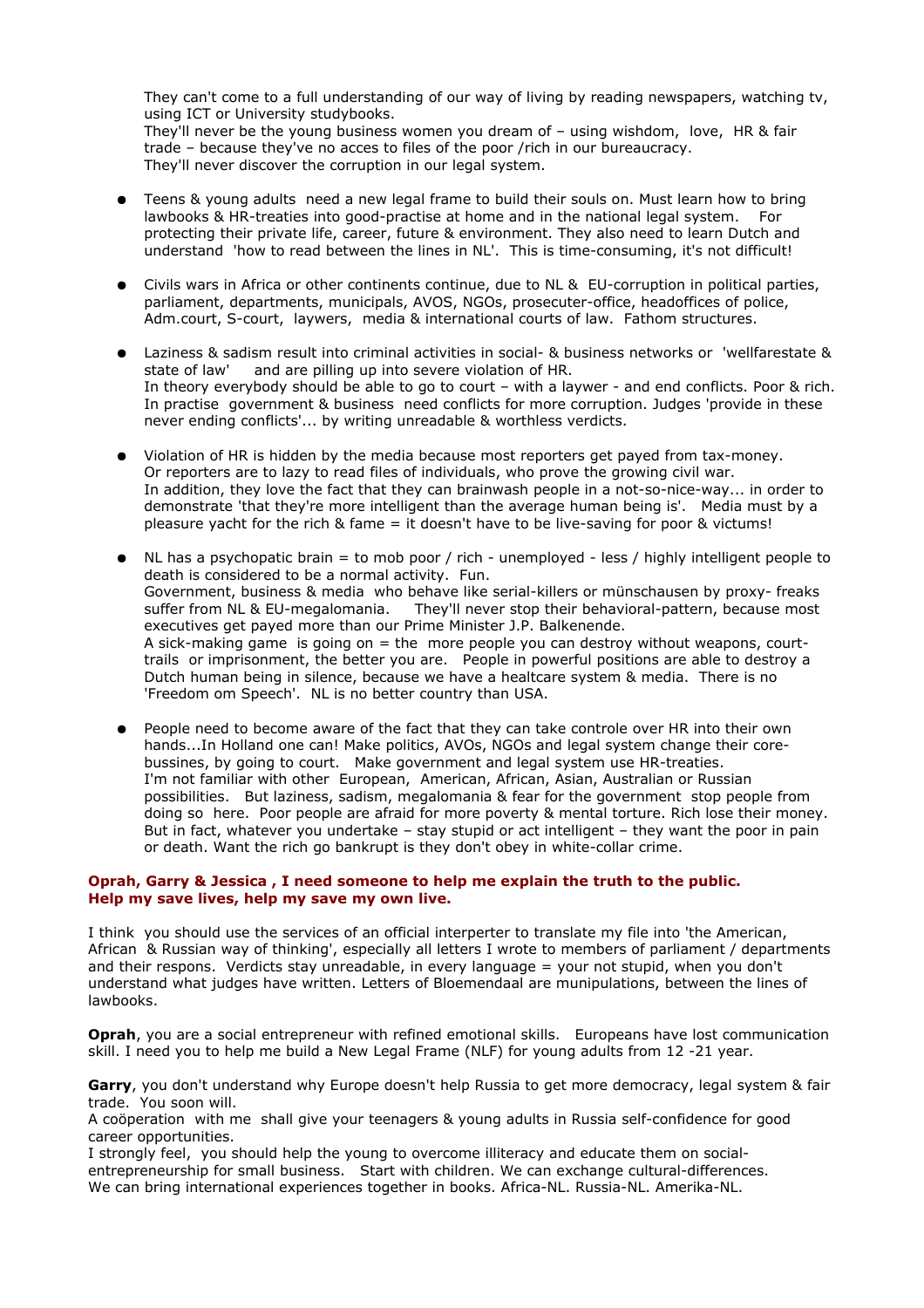## **Jessica**.

I need you to help me remove corruption & racism from ICC. The quality of our Dutch Law-schools is below ZERO. Horrifying.

Our profs Law live in megalomania = they have learned a few tricks in the past and assume that their knowledge is still science in the media today. Quality standards for our law system are irrelevant to them as long as they stay famous in the media. Even young children suffer! When they wittnessed a murder take place, they are put in prison as perpatrators for at least 2 days and are be treatend like adults!

Our Law-profs discriminate to social status, income, intelligence, contents in files and favourism with politics. Not one profs Law or Social-studies reads files of the poor. Don't want to investigate the lawless position individuals in. Our politicians & Lord of the Jungles in every municipal become more violent, weekly. Mental torture is considered to be a normal activity, because corrupt judges don't stop perpetrators in a powerful position in government.

The Dutch Supreme court removes individuals – who fight for their lives against this system and don't want to be terrorist - from society by ignoring their lawcases against. I'm not the only one in a lawless position, but I'm the first woman who can't stop fighting for her HR, because I don't want to be murdered by the government. (Even Bush is brought to trail and has to change his policies on courtorder of the American Supreme court!)

Our Supreme court needs to be stopped, but our Law-profs don't want to investigate crimes against humanity executed by the S-judges. Profs of Theology faculties are caught up in religion, can't cope law.

I asked prof Ybo Buruma on the phone: 'What can I do, when the S-court ignores my lawcase against Balkenende & Co without any explanation?' His answer: 'I don't know'!

Our profs are not familiar with contents of the Statute of Rome and have no idea what ICC stands for. Dutch profs for Law- & Social-studies don't teach students 'how to implement international law'. Buruma was the only prof who wanted to talk with me, several times.

Jessica, ICC only sends my a stupid email that proves 'that they are reading my file and the prosecuter will get back to me'. Not enough!

They give my a licence to kill too = I can murder anyone I like to, today and nobody will investigate it... Original terrorists read my website, since december 2005. From october 2007 they propably all know 'how to get a licence to kill in Europe'. This changes the approach to terrorism, Worldwide.

#### **My request to you:**

**'Would you try to protect my against corruption within ICC by interferring with my lawcase against Balkenende & Co'? You are in a position to ask ICC: 'What's going on in Holland. Desiree Stokkel gave my her file, which proves that Holland is a dangerous dictatorship. I know she started a lawcase against Balkenende & Co with ICC. What does ICC undertake to stop terrorism and how is this related to America?'**

### **It's up to women again, isn't it?**

I asked the Vatican to help me, but they don't. They only come up with speeches: 'Europe must obey the International law'. EU-leaders are members of the Advisory boards of the Vatican; this has not changed yet. In Holland, the contents of courses of the University for Theology are changed at the moment, but it's not enough. The corrupt legal system is not aknowledged by Church, although they are victums too. So Mosques don't understand the lawless situation they live in. Only mosque [www.elthawheed.nl](http://www.elthawheed.nl/) begins to expres their cares for state of law Holland, or the disappearance of it. They read my file last year. Mosques don't work with HR in a mixture with Islam = don't know / want to protect themselves against violation of HR in Holland. I try to change this, buts it's a long-term procedure.

Women must protect the World against a dropback to a barbarian era, once again.

Only women can give the correct words to hidden emotions.

Brave men start to copy her skills... and save many lives as well...

But women always have to start with telling the truth! Men are not courages enough to start to analyze psychoses they produce in order to brainwash their friends with. Men are afraid of losing friends and status quo. Women 'send friends away' = come back after you gained wishdom. Sorry Garry. Soon...

Leave the cd in the computer while reading. When ICC ignors my lawcase as well, World War III is a fact.

I look forward to your respons. **With greetings,**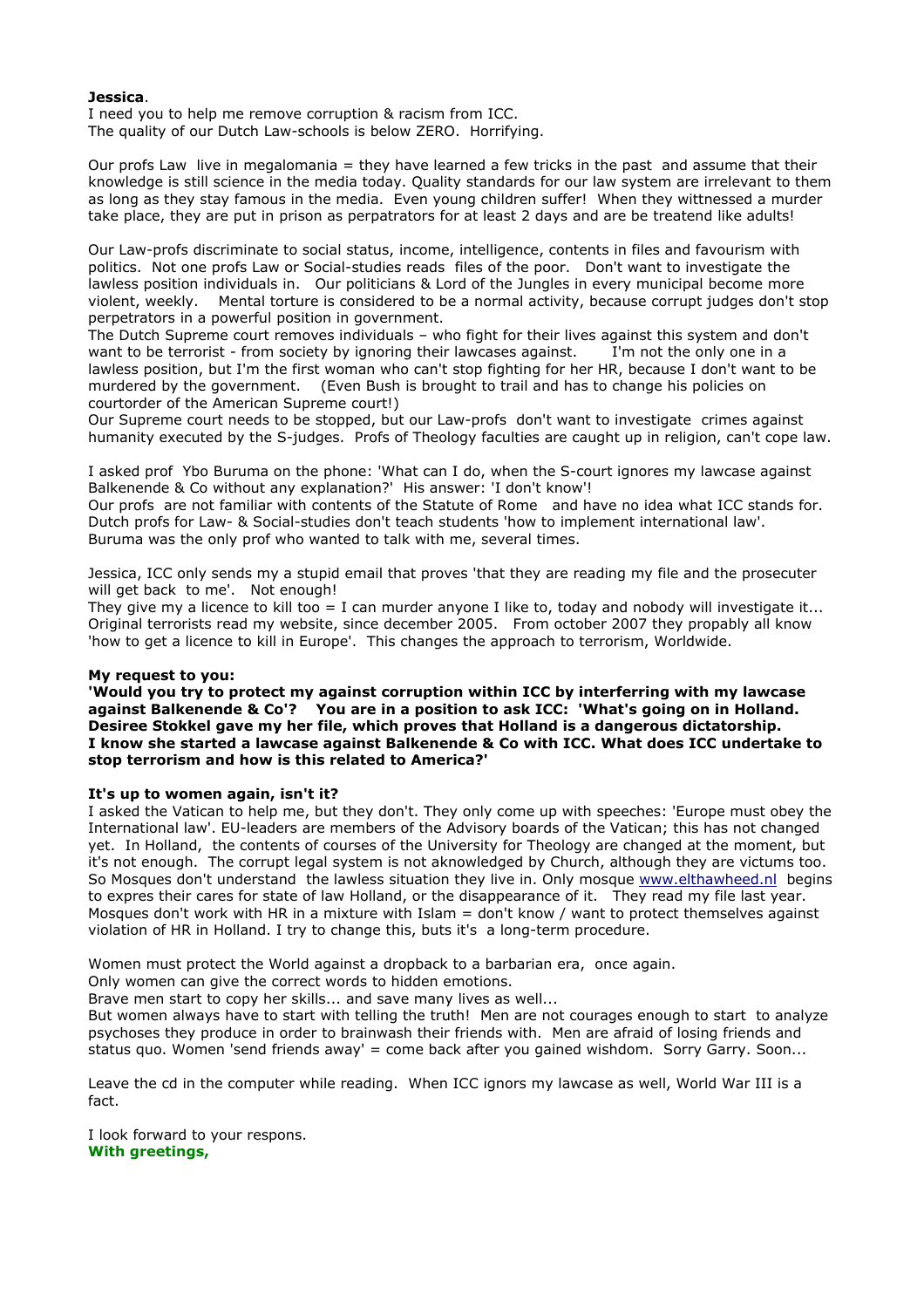**Desiree Stokkel , Donkerelaan 39, 2061 jk Bloemendaal, Nederland tel: +31-23-5279457 email: [d.e.stokkel@orange.nl](mailto:d.e.stokkel@orange.nl) site: [www.desireestokkel.nl](http://www.desireestokkel.nl/)**

1 september 2007 **EED-ICCO**

**Francesco Mari Ulrich-von-Hassel-Strasse 76 53123 Bonn Deutschland**

betreft: International Criminal Court

### **Dear Francesco ... and others,**

Hereby you receive my lawcase with the International Criminal Court against the Dutch Supreme-court, parliament Balkenende I-IV & municipal Bloemendaal.

I watched you on Netwerk.tv where you explained how NL-business destroy Ghana. Thank you for being honest. You understand: 'Honesty is the only way out. Alive or death'. You're not afraid.

Don't believe everything Holland-media tells you about our parliament ...etc... They bring your experiences on tv as if it's an incident, but in fact it's common business. As a Dutch poor woman I suffer from the same system, what the media refuses to analyze. Our media hides my very important lawcase against members of parliament from the public.

Favourism between government, business & media.

#### You and I live on the same thinking-pattern!

You are the first person I meet during a 5 years search for victums of violation of human rights in Holland who tells exactly what I want to prove to the World.

After reading my ICC-paper, you'll understand: 'The Dutch kill everybody who puts something on their way', including the Dutch (working) poor and rich. You'll recognize the system I live in. It's equal to the system that kills the farmers of Ghana... and many others.

#### **We need to work together.**

**Find a way to stop these fun killings of the government, business, legal system and media. Need to develop new thinking - & behavioral patterns to make people change their attitude. I need you to tell me what thinking- & behavorialpattern you need from Dutch AVOs & NGOs, in order to stop the bankrupty of Ghana. I'll transform your needs in a New Legal Frame (NLF)**

A difficult job, now our Dutch-S-court is a terrorist and ICC is a crude theaterplay on a 100 million euro budget! But I have some ideas based on experience in our legal system in a mixture with HR-treaties. I don't know if you can use the same legal Construction in Germany, I use in Holland. I start with the Statute for the Kingdom of the Netherlands, the constitution is second!

Send my ICC-paper around the world, please. Start with the chicken- & tomatoesfarmers in Ghana. Sorry, but I can't save their lives at the moment. The foundation that tries to protect Ghana from Holland may email me, of course. I can show them around in my country.

I cry when I see those families, I feel so ashamed for our intelligence. Cry for myself, too. Life is hel. Residents in vulnerable positions will benefit from my information. On [www.overheid.nl](http://www.overheid.nl/) you will find NL-laws.

My ICC verdict of the ICC-judge shall put a stop to the crimes against humanity, your are confronted with too. Perhaps it will take 4 years before ICC comes to a verdict. Corrupt bastards! Perhaps they even kill me.... So, it's very important people know the truth about my ICC-lawcase to speed up the ICC-procedure... and make EU obey international law, Worldwide. If the media keeps WOIII in Europe a secret, individuals have to build a new legal frame together, on-line.

Hope to hear from you soon, by email. **With greetings,**

#### Does some one within EED read Dutch?

[www.schipholwanbeleid.nl](http://www.schipholwanbeleid.nl/) A rich Dutch businessman is almost destroyed by the working management of Schiphol, government and the legal system in region Schiphol. He and I share the same judges! His lawyers produce low-quality work; I dumped the only corrupt lawyer I could find. Parliament talks about 'a parliament hearing on the where.a.bouts of the president of court and legalsystem in region Schiphol'. This same parliament ignores my lawcase with ICC, while terrorists read my file on-line...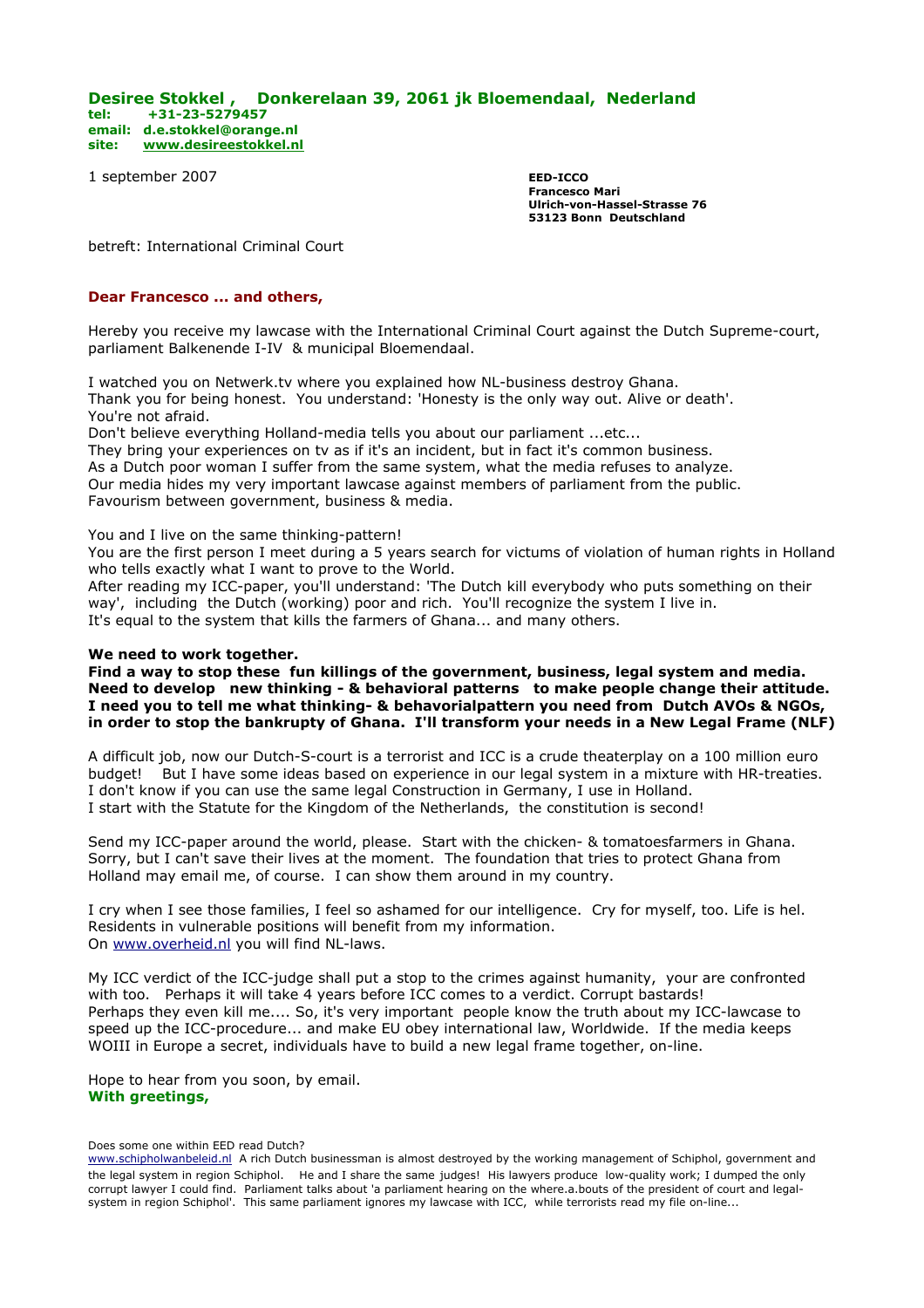### **Desiree Stokkel , Donkerelaan 39, 2061 jk Bloemendaal, Nederland tel: +31-23-5279457 email: [d.e.stokkel@orange.nl](mailto:d.e.stokkel@orange.nl) site: [ww.desireestokkel.nl](http://www.desireestokkel.nl/)**

1 september 2007 **U.S.Invest / Rotermann grupp Urmas Soorumaa, Jaan Toots Ahtri 6, 10151 Tallinn Estonia**

### **Dear Urmas & Jaan,**

Hereby you receive my lawcase with the International Criminal Court against the Dutch Supreme-court, Balkenende I-IV & municipal Bloemendaal. As a Dutch white intelligent women I've no human rights at all, because I live in poverty amongst the rich. Holland is a crude dictatorship, hidden by the media.

After reading my ICC-paper, you'll understand why I send you this information. Help me stop World War III. Estonian is still a small EU-member with an sovereign identity; you're not brainwashed with our corruption yet. Read my letter to Oprah Winfrey, Garry Kasparov & Jessica Stern first.

Do you invest in [www.falck.nl?](http://www.falck.nl/) Holland is in danger, especially region Schiphol Airport. Legal system Haarlem–Schiphol is 100% corrupt. Terrorist will be judges, politicians or civil servants soon. You don't need a law-study anymore for a profsession in the legal system. Officially you do, but I prove to you that every individual without a degree in law - but with a fresh approach to the system - can stop civil wars. China will open Schiphol China, a wholesale-centre. I informed them. Japan reads my file.

Holland only costs 600 billion euro. Can you – Rotermann Grupp - afford to buy us? I don't care where you get the money from, put on the money-press. Exchange EEK for Euro.

Holland is a small country of 16.5 million residents. Favourism destroys us. Emotional-incest for more corruption in the Upper-Class segregates the Lower-Class who can't protects themselves anymore in the legal system. **Fun killing of UC on LC. Foreign countries need to stop this process.** Continents who understand what's going on in NL are Africa, Asian or Russia. They're victums of our

politics too, but are to poor or to lawless to stop it. Those governments are being blackmailed by the Worldbank or IMF. China doesn't understand the amount of power it has over us! China can start 'to demand fair prices for fair trade on EU-market' to stop slavery, pollution and civil wars with at home. But they have not find the correct thinking- & behavioral-pattern, yet.

They underestimate their power = China can make multinationals lower their budgets on marketing and increase the budget for fair trade. Holland is almost fade away of the Worldmap, now our compagnies are merged with or bought out by foreigners. We will drown! Not in water, but in favourism & corruption.

Why doesn't Estonia use the euro?

I'll sign the contract if you buy Holland , after I received the verdict of the ICC-judge. Some one must do it. I can be the next president, first female president. Don't want it. I want to start a new NGO based on HR-treaties for 6.5 billion individuals. Worldwide. Every business deal must be anchored in fair trade. Teach young adults how to read laws and treaties for their 1-persons-toko.

# **I have 3 solutions**

1. Need 1-7 million euro to start my own NGO with CBF-licence in the Upper-Class. The media only pays attention to CBF-NGOs, with the result that poor people can't start their own business anymore in Holland or in cooperation with foreign NGOs elsewhere on the World. Estabished licenced Dutch NGOs produce poverty, lawless lives and civil wars Worldwide! When a poor – unemployed – persons wants to be Chair-person of a new NGO, he or she can start to make a promise to CBF = when you want to prove that you are reliable, you can get an aknowledgement of CBF = be registared on  $www.cbf.nl$  as newcomer. For this aknowledgement you need to invest at least 35.000 euro in management-costs, with an activa of 120.000 euro per year. A board of 5 indepent seats is required! 5 Seats! Poor unemployed people can only start a foundation without CBF, if the municipal gives permission. For example: the minimum total year-income of a single mother with 2 kids = 14750 euro. Not enough for all the costs of living! It's impossible to start a business from this income. 1.3 million Unemployed poor households in Holland, are excluded from the management of new CBF-licenced NGOs. It depents on the municipal where one lives = some allow the unemployed to start a home-business, others don't. Some unemployed get funds from the municipal, others don't! Parliament & legal system don't want to stop this kind of discrimination = laziness and favourism in the region. Personally, I need to win my ICC-lawcase, so I can pass the torment of the cityhall with the money I get payed for the damage. Startbrief ICC 1 mei 2007.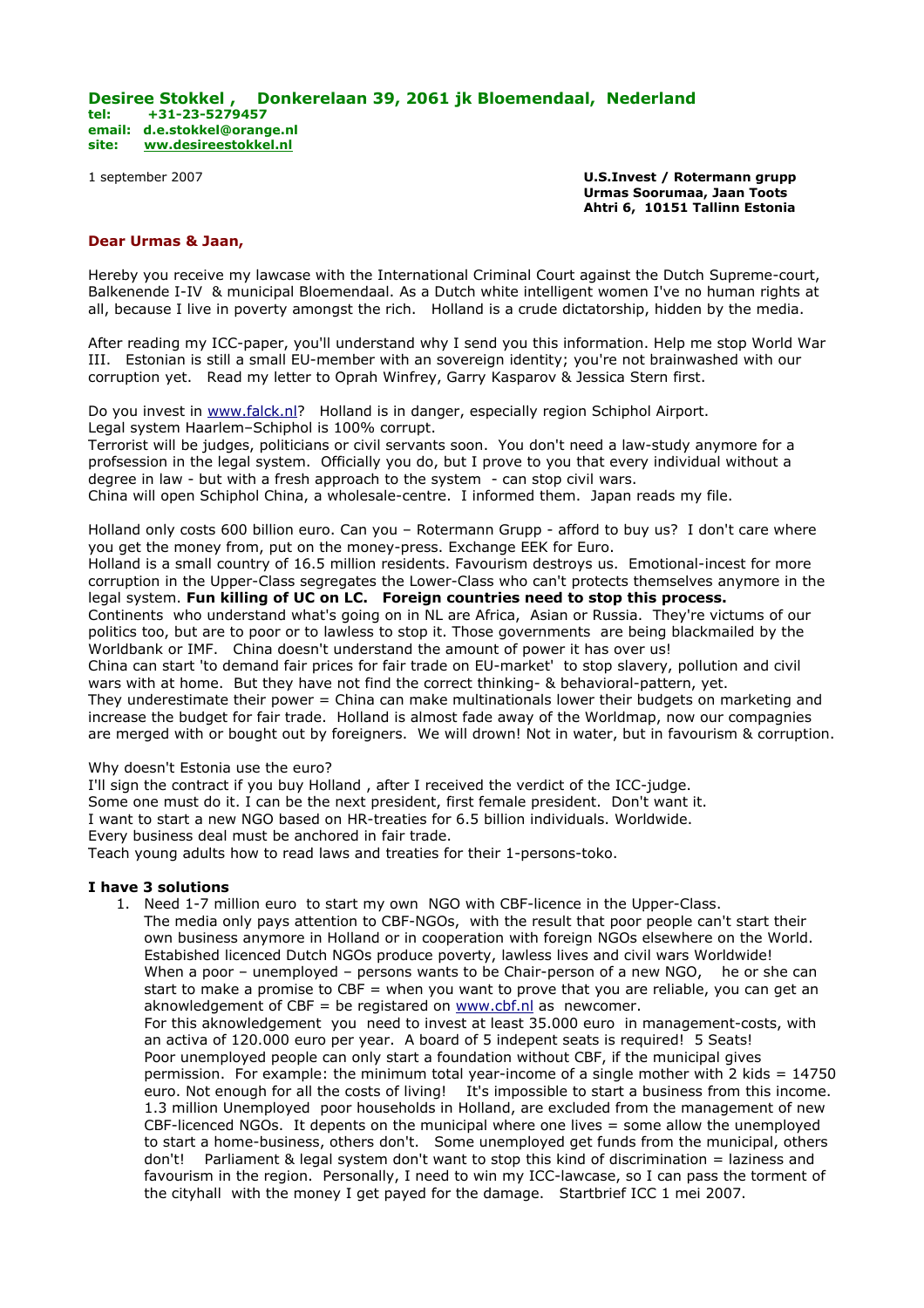In fact, I need 7 million euro to buy a 5 seat CBF-licenced-NGO-board for a position in the current working-management of the Upper-Class. To buy advertising-time with. Do you understand me?

Established NGOs have become dangerous narrow-minded monopolists thanks to politicial EU & UN-deals, celebrities, media, loteries....

NGO-working management rules politics, AVOs, other NGOs, millitary peace-missions and even International courts. Our International Criminal Court turns to NGOs for collecting evidence against African dictators they bring to trail. But, at the same time these NGOs refuse to aknowledge my lawcase against PM Balkenende & Co concerning severe violation of HR on a Dutch family. Agression, slavery & terrorism. They also refuse to aknowledge the fact that our media hides very important lawcases from the public at the Administrative court against our government . I'm not the only once who suffers, I do I'm the only woman who goes to court. I offered all NGOs my file and services for free = wanted to inform them about the dangerous situation we live in, in Holland and the World. Members of parliament enjoy to bring families into a lawless live and terrorism. NGOs in Holland refuse to read my evidence = don't know what members of parliament have written to me or how they munipulate me into terrorism. Or NGOs do read it, but don't want to work with me  $=$  they prefer favourism with the parliament above HR. They want to be famous in cooperation with politics = write HR-treaties to protect civilizations with, but refuse to go to court to make judges use these treaties in their verdict  $=$ don't want to be related to poor individuals who are in a lawless position and fight for their HR. Dutch RK-Church and Vatican are not angry with me, but they are simply not intelligent enough to communicate with me. Can't accept my life in their universe. They need at least a few years for purefying their bureacracy. Old-fashion narcism amongst spiritual leaders & politics. So I'm exiled in a way....

Amnesty International became very angry with me when I asked them: 'Could you rewrite your constitutions so you can investigate the criminal activities of our Dutch judges?'

NGO-volunteers and co-workers are reduced to slaves. Good enough to collect money or do simple jobs. From every 1 euro 40% is for the working-management. 60% is invested in projects, but 20% of 60 cents goes to the local project-management. About 40 cents is left for people in target groups. I can't live with this construction, because the NGO-workingmanangement refuses to implement HR-treates into their policies. Do you know that they invest their assets / activa on the stock-exchange in funds that destroy HR, cause pollution and illnesses and make developing countries go bankrupt? NGOs refuse to prove to people that they work with legal constructions as they are obliged to,

according to our Dutch laws. Thus, they don't teach vulnerable individuals to become selfsupporting in our EU-legal system or International courts.

- 2. Without a CBF-licence I need 1 6 million euro to leave the corrupt bureaucracy behind me and start my own NGO or AVO in the Upper-class. Have to buy friends within monopolist NGOs!
- **3. Or I work from the Lower-class if somebody from the Upper-class is willing to invest in me. Cooperation in equality. This gives me the oppertunity to pass the mental abuse of Bloemendaal. To start a business, while I wait for ICC to start the trail against the Dutch S-court, parliament Balkenende I-IV & municipal Bloemendaal. Then I only need to find an investor for 3000–5000 euro, who will buy a consitution with the sollicitor for a 2 seat board, open a bank-account for the foundation, pay the Chamber of Commerce and open a XL-educational-website. When an investor starts a new Foundation together with me, Bloemendaal can't stop my from work. I'll be a volunteer, untill we earn 120.000 p. years for they CBF-aknowledgement ...for becoming a reliable NGO... I can be a board-member in a new NGO from my current position = an unemployed mother who needs a home-office for an internet-business with an official investor. We can start to educate young adults on International law. I can write my book, while I wait for the ICC-judge to give me back my HR in Holland. Municipal Bloemendaal forces me to go to court and has me fight for my HR, so I have to wait for the ICC-verdict that gives me back my contract rights for a 1-persons-toko in my own name on the bussines-market. I want to be a mother & educator, not a HRactivist. I find it rather pathetic that a civilized country like Holland needs a HR-activist.**

#### **Urmas, why do I choose you?**

You are a social entrepreneur. Holland has become an 'I want a licence to kill economy'. When I read sites of Estionia I notice that Est wants to be 'an EU-knowledge economy'. Are you aware of the fact that large parts of EU already turned into 'a licence to kill economy'? I don't think so!